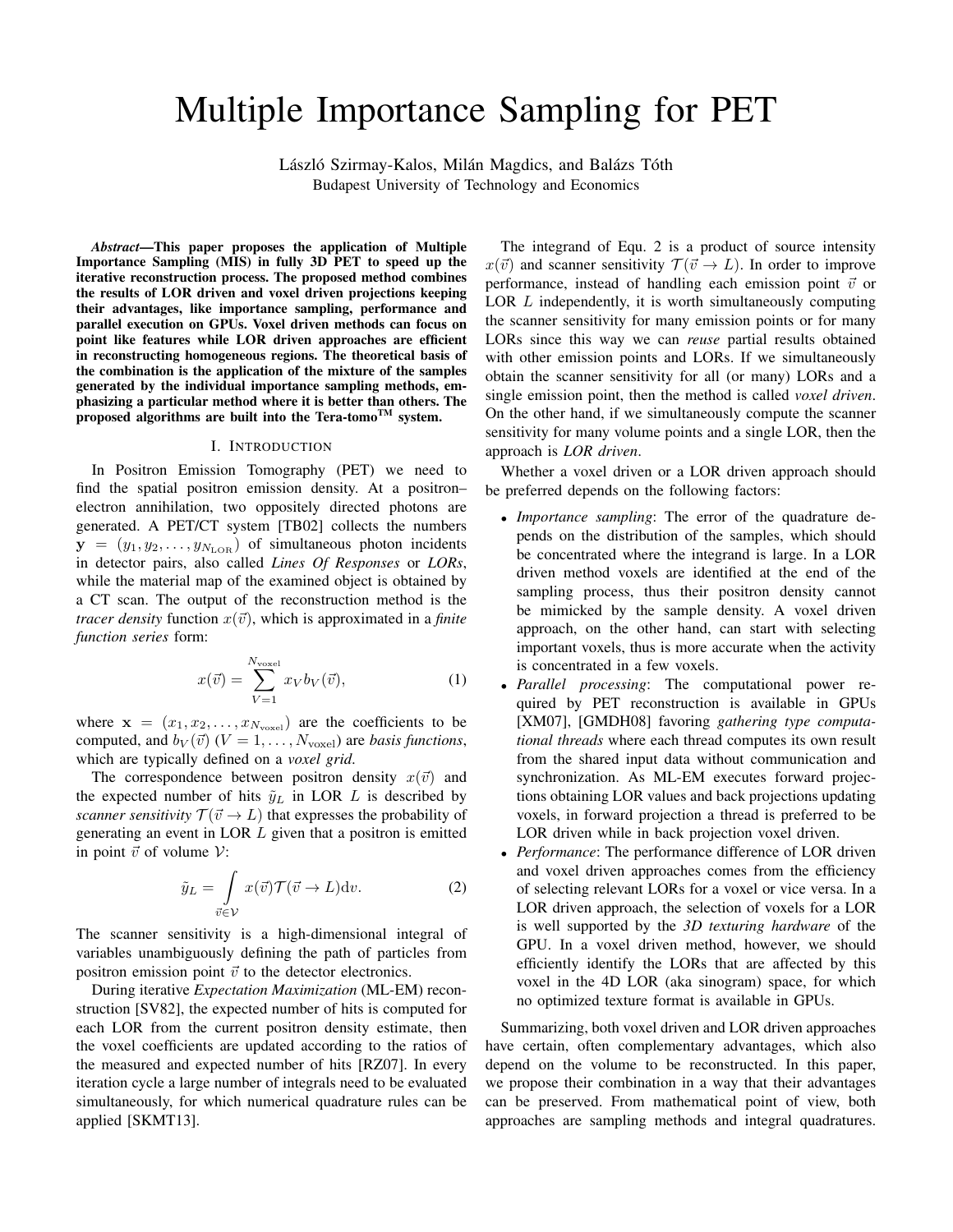The proposed method takes advantage of the mixture of samples of the two or more techniques in the sense of *Multiple Importance Sampling* (MIS) [VG95].

In Section II, we first review the theory of MIS. In Section III a LOR driven method and a voxel driven method for geometric projection with attenuation are analyzed and combined based on their sample densities. Section IV extends the idea to scatter compensation. Finally, we present results and evaluate the performance of the new method.

# II. MULTIPLE IMPORTANCE SAMPLING

A Monte Carlo quadrature generates *N* sample points **z***<sup>i</sup>* randomly with probability density  $p(\mathbf{z}_i)$  in the integration domain and divides integrand  $f(\mathbf{z}_i)$  evaluated at the sample points by *sample density*  $d(\mathbf{z}_i) = Np(\mathbf{z}_i)$ :

$$
\int f(\mathbf{z}) d\mathbf{z} \approx \frac{1}{N} \sum_{i=1}^{N} \frac{f(\mathbf{z}_i)}{p(\mathbf{z}_i)} = \sum_{i=1}^{N} \frac{f(\mathbf{z}_i)}{d(\mathbf{z}_i)}.
$$
 (3)

Suppose that we have *M* different quadrature schemes defined by densities  $d_1, \ldots, d_M$  and using  $N_1, \ldots, N_M$  number of samples for the same integral. The mixture of samples from all methods is characterized by the following density:

$$
\hat{d}(\mathbf{z}) = \sum_{k=1}^{M} d_k(\mathbf{z}).
$$
\n(4)

Thus the integral quadrature using the mixture of individual samples is

$$
\int f(\mathbf{z}) d\mathbf{z} \approx \sum_{m=1}^{M} \sum_{i=1}^{N_m} \frac{f(\mathbf{z}_{m,i})}{\hat{d}(\mathbf{z}_{m,i})} = \sum_{m=1}^{M} \sum_{i=1}^{N_m} \frac{f(\mathbf{z}_{m,i})}{\sum_{k=1}^{M} d_k(\mathbf{z}_{m,i})},
$$
(5)

where  $z_{m,i}$  is the *i*th sample of the *mth* sampling method. Note that the application of the sample mixture means the addition of the estimators of different quadrature schemes and also the modification of their densities to a single common density that is the sum of individual sampling densities.

MIS can also be interpreted as an additional weighting of samples of the techniques to be combined:

$$
\int f(\mathbf{z}) d\mathbf{z} \approx \sum_{m=1}^{M} \sum_{i=1}^{N_m} \lambda_m(\mathbf{z}_{m,i}) \frac{f(\mathbf{z}_{m,i})}{d_m(\mathbf{z}_{m,i})},
$$
(6)

where the weighting scheme corresponding to Equ. 5 is

$$
\lambda_m(\mathbf{z}) = \frac{d_m(\mathbf{z})}{\sum_{k=1}^M d_k(\mathbf{z})}.
$$
 (7)

This weighting is called *balance heuristics*. Combining unbiased estimators, the combined estimator will also be unbiased if the sum of weights  $\sum_{m=1}^{M} \lambda_m(\mathbf{z})$  is 1 for any sample, which is true for balance heuristics.

Why this combination is worth doing can be understood if we consider the modification of a density where it was small or large in a particular method. If the density around sample **z***m,i* in a particular method *m* was great with respect to other combined methods, then this particular method puts samples in this neighborhood densely, and a sample represents a small

domain fairly accurately. Thus, this particular method provides a more reliable estimate here than other methods, which should be preserved despite the estimates of other techniques. Indeed, the combination formula of Equ. 4 and the weight of Equ. 7 result in  $d(\mathbf{z}_{m,i}) \approx d_m(\mathbf{z}_{m,i})$  and  $\lambda_m(\mathbf{z}_{m,i}) \approx 1$  if  $d_m(\mathbf{z}_{m,i})$ is significantly larger than the densities of other methods, thus contribution  $f(\mathbf{z}_{m,i})/d_m(\mathbf{z}_{m,i})$  of the samples of method *m* does not decrease in this region despite the addition of other estimators. On the other hand, if the density of method *m* is much smaller than other densities for particular sample  $z_{m,i}$ , then the samples of this method in this neighborhood is sparse and the estimate is unreliable. Thus, this contribution should be suppressed, which is achieved by Equ. 4 or Equ. 7 resulting in  $d_m(\mathbf{z}_{m,i}) \ll d(\mathbf{z}_{m,i})$  and  $\lambda_m(\mathbf{z}_{m,i}) \approx 0$ .

The limits of the method can be understood by considering the objective of importance sampling. The variance of the estimator is small if density  $d(\mathbf{z})$  mimics integrand  $f(\mathbf{z})$  and is as large as possible. If we include more estimators, density  $d(\mathbf{z})$  will increase, which is a positive effect. However, if an included estimator is so bad that it makes the combined density less proportional to the integrand than other estimators would do, then the variance of the combined estimator may be higher than the original one. When it happens, we can solve the problem with preferring good sampling methods even more than suggested by their relative density. For example, in Equ. 7 the weights can be defined as

$$
\lambda_m(\mathbf{z}) = \frac{d_m^{\alpha}(\mathbf{z})}{\sum_{k=1}^M d_k^{\alpha}(\mathbf{z})},\tag{8}
$$

which still guarantees that the sum of weights is equal to 1, but suppresses methods more in regions where they have small density if power  $\alpha$  is greater than 1. This weighting is called *power heuristics* [VG95]. When  $\alpha = 1$  we get balance heuristics back. The other extreme case, called *maximum heuristics*, corresponds to  $\alpha = \infty$ , when  $\lambda_m(\mathbf{z}) = 1$  if  $d_m(\mathbf{z})$ is greater than all other densities  $d_k(z)$ , and zero otherwise.

## III. APPLICATION TO THE COMPUTATION OF UNSCATTERED CONTRIBUTION

For the sake of simplicity, we first assume that detectors are ideally black, ignore positron range and scattering, and consider only phantom attenuation in this section. However, even this simplified approach can be applied in systems of physically plausible simulation if the system sensitivity is factored. On the other hand, the basic idea is extended to incorporate scattering in Section IV.

If positron range and acollinearity are ignored, annihilation photons born in point  $\vec{v}$  have two opposite directions  $\vec{\omega}$  and *−⃗ω* of uniform distribution and this pair contributes to a LOR if the line of position  $\vec{v}$  and direction  $\vec{\omega}$  crosses the surfaces of the LOR's two detectors and none of the photons gets scattered or absorbed (Fig. 1). Let us denote the intersections of this line with the detector surfaces by  $\vec{u}$  and  $\vec{w}$ , which are unambiguously determined by line point  $\vec{v}$  and direction  $\vec{\omega}$ . As the photon direction has uniform distribution on the half sphere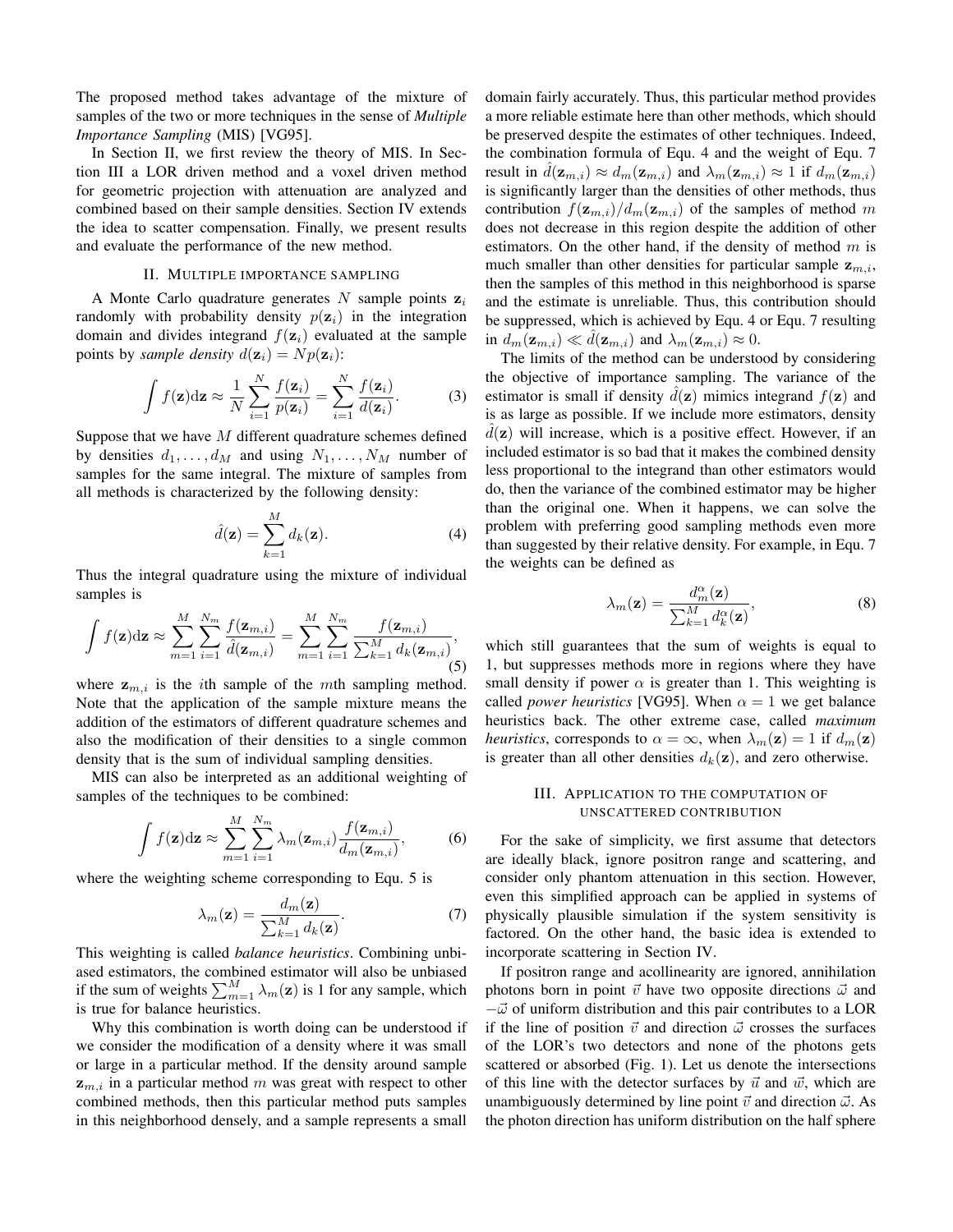$\Omega_H$  of solid angle  $2\pi$ , the scanner sensitivity assuming zero number of scattering is an integral over the set of directions:

$$
\mathcal{T}_0(\vec{v} \to L) = \int\limits_{\vec{\omega} \in \Omega_H} \frac{1}{2\pi} A(\vec{u}, \vec{w}) \xi_L(\vec{u}, \vec{w}) d\omega, \tag{9}
$$

where  $\xi_L$  is the indicator function that is 1 if intersection points  $\vec{u}$  and  $\vec{w}$  belong to the crystals of LOR  $L$ , and

$$
A(\vec{u}, \vec{w}) = \exp\left(-\int\limits_{\vec{l}=\vec{u}}^{\vec{w}} \sigma_a(\vec{l}) + \sigma_s(\vec{l}) \mathrm{d}\vec{l}\right) \tag{10}
$$

is the *attenuation factor* defined as the line integral of absorption cross section  $\sigma_a$  and scattering cross section  $\sigma_s$ . The attenuation factor expresses the probability that photons get neither absorbed nor scattered in the measured object.

Including scanner sensitivity  $\mathcal{T}_0(\vec{v} \to L)$  defined in Equ. 9 into Equ. 2, the formula of expected hits from unscattered photons is

$$
\tilde{y}_L^{(0)} = \int\limits_V \int\limits_{\Omega_H} \frac{x(\vec{v})}{2\pi} A(\vec{u}, \vec{w}) \xi_L(\vec{u}, \vec{w}) \, d\omega \, dv. \tag{11}
$$

In the following subsections we discuss a LOR driven method and a voxel driven method to compute these LOR integrals. When different quadrature schemes are studied, we find their corresponding densities  $d_m(\vec{v}, \vec{\omega}) = N_m p_m(\vec{v}, \vec{\omega}).$ 

### *A. LOR driven sampling*

If photon paths are linear, annihilation point  $\vec{v}$  and direction  $\vec{\omega}$  unambiguously identify detector hit points  $\vec{u}$  and  $\vec{w}$ , or alternatively, from detector hit points  $\vec{u}$  and  $\vec{w}$ , we can determine those annihilation points  $\vec{v}$  and directions  $\vec{\omega}$ , which can contribute: contributing annihilation points are on the line segment between  $\vec{u}$  and  $\vec{w}$  and direction  $\vec{\omega} = \vec{\omega}_{\vec{u} \to \vec{w}}$ points from  $\vec{u}$  to  $\vec{w}$ . We modify our view point from the annihilation points and directions to detector points, and using the correspondence between them, the detector response is expressed as an integral over the detector surfaces.

The Jacobian of the change of integration variables is

$$
J_L(\vec{u}, \vec{w}) = \frac{d\omega dv}{dldw du} = \frac{\cos \theta_{\vec{u}} \cos \theta_{\vec{w}}}{|\vec{u} - \vec{w}|^2},
$$
(12)

where  $\theta_{\vec{u}}$  and  $\theta_{\vec{w}}$  are angles between the surface normals and the line connecting points  $\vec{u}$  and  $\vec{w}$  (Fig. 1).

Including the Jacobian of the change of integration variables into Equ. 11, the expected number of hits can be expressed as a triple integral over the two detector surfaces  $D_1$  and  $D_2$  of the given LOR and over the line segment connecting points  $\vec{u}$ and  $\vec{w}$  belonging to the two detector surfaces:

$$
\tilde{y}_L^{(0)} = \int_{D_1} \int_{D_2} \int_{\vec{l} = \vec{u}}^{\vec{w}} \frac{x(\vec{l})}{2\pi} A(\vec{u}, \vec{w}) J_L(\vec{u}, \vec{w}) \, \mathrm{d}l \, \mathrm{d}w \, \mathrm{d}u. \tag{13}
$$

As the integration domain is the surface points of LOR *L*, indicator function  $\xi_L(\vec{u}, \vec{w})$  has value 1 for all samples.



Fig. 1. A single computational thread of the LOR driven projection marches on rays between sample points  $\vec{u}, \vec{w}$  of the detector surfaces.

The three integrals can be estimated analytically or with MC quadrature, or we can even mix the two approaches and some integrals are estimated with simple analytical formula while others are computed from random samples. For example, the integrals over the pair of detector surfaces can be estimated taking random point pairs on the LOR's two detectors, and for the evaluation of the line integrals Siddon's algorithm [Sid85] or Joseph's method [Jos82] can be used. The *distancedriven approach* [MB04], on the other hand, would sample only one endpoint and would simultaneously approximate the surface integral of the other endpoint and the line integral. *Solid angle based methods* [QLC<sup>+</sup>98] approximate surface integrals. Approximating some integrals deterministically we can increase the accuracy when low number of MC samples are used. However, approximations have a deterministic error which makes the method biased, i.e. the error will not converge to zero when the number of MC samples goes to infinity. The proposed MIS scheme can be plugged in all these approaches to make the MC quadrature more accurate while the error of deterministic approximations is not affected.

Here we demonstrate MIS with a simple algorithm where all three integrals are computed with unbiased MC quadrature. The integrals over the pair of detector surfaces are estimated by  $N_{\text{ray}}$  discrete line samples, i.e. point pairs  $(\vec{u}_i, \vec{w}_i)$  on the LOR's two detectors. A point is sampled from uniform distribution on the crystal surface of size  $D = |D_1| = |D_2|$ . We take  $N_{\text{march}}$  equidistant points  $l_{ij}$  started at a random offset on each line segment  $(\vec{u}_i, \vec{w}_i)$  and approximate the line integral with *ray marching*. Step size  $\Delta l_i$  is the length of the line segment divided by  $N_{\text{march}}$ . The random offset, i.e. the distance of the first point of ray marching from the start of the line segment is uniformly distributed in  $[0, \Delta l_i]$ . This Monte Carlo strategy is called *systematic sampling*.

Note that the implementation of this algorithm does not need conditional instructions, computational threads execute the same instruction sequence and thus do not diverge, and the method is very fast if  $x(\vec{l}_{ij})$  is fetched from a 3D texture of the GPU since the probability that neighboring threads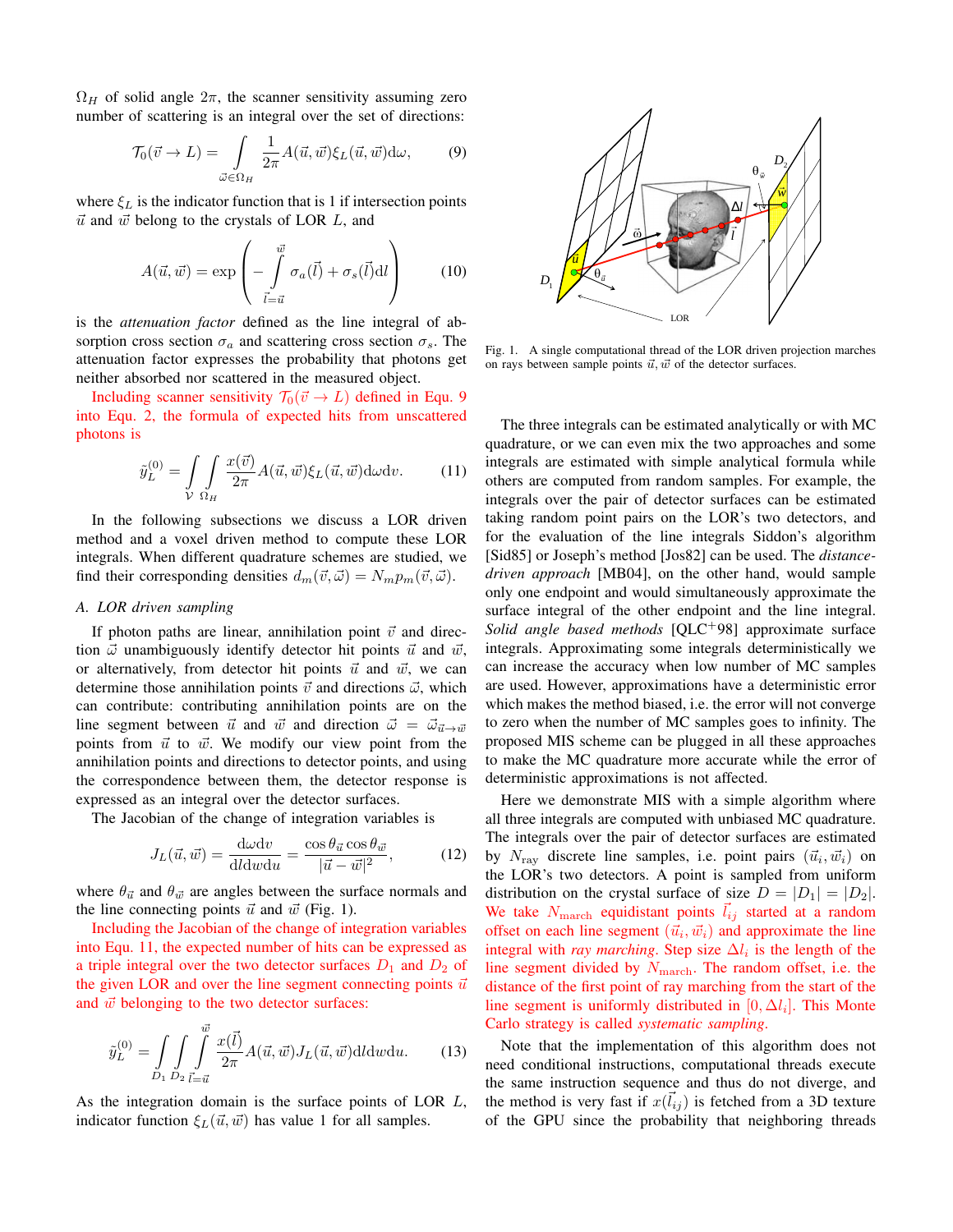need neighboring voxels is high, thus the texture cache works efficiently. As this approach takes only discrete point samples in the volume of interest, it can be used for arbitrary finite element basis. Tri-linear interpolation is directly supported by the texturing hardware and higher order splines can also be traced back to tri-linear interpolation [SH05].

With these, the integral estimator is:

$$
\tilde{y}_L^{\text{A1}} = \frac{D^2}{N_{\text{ray}}} \sum_{i=1}^{N_{\text{ray}}} \sum_{j=1}^{N_{\text{march}}} \frac{x(\vec{l}_{ij})}{2\pi} A(\vec{u}_i, \vec{w}_i) J_L(\vec{u}_i, \vec{w}_i) \Delta l_i.
$$
 (14)

Comparing this estimator to the integrand of Equ. 11, we can conclude that the density of this LOR driven approach is:

$$
\tilde{y}_L^{\text{A1}} = \sum_{i=1}^{N_{\text{ray}}}\sum_{j=1}^{N_{\text{macro}}} \frac{x(\vec{l}_{ij})A(\vec{u}_i, \vec{w}_i)/(2\pi)}{d^{\text{A1}}(\vec{l}_{ij}, \vec{\omega}_{\vec{u}_i \to \vec{w}_i})} \implies
$$
\n
$$
d^{\text{A1}}(\vec{l}, \vec{\omega}) = \frac{N_{\text{ray}}}{D^2 J_L(\vec{u}, \vec{w}) \Delta l}, \tag{15}
$$

where  $\vec{u}$ ,  $\vec{w}$  and  $\Delta l$  can be unambiguously determined from the line of  $\vec{l}$  and  $\vec{\omega}$ , and from the geometry of the detector and the volume to be reconstructed.

The LOR centric method has several advantages in forward projection. As it is a gathering algorithm, it requires no atomic operations on the GPU. On the other hand, it samples annihilation points occupying the 3D space, which can be well supported by the 3D texture hardware.

#### *B. Voxel driven sampling*

In voxel driven sampling, first annihilation point  $\vec{v}$  is selected, then directions are found for lines crossing in this annihilation point. In order not to sample directions that would not intersect detector modules and thus would not result in LORs, we change the variables in the integral. Direction  $\vec{\omega}$  is expressed as the difference of detector point  $\vec{u}$  and emission point  $\vec{v}$ . The Jacobian of this substitution is

$$
J_V(\vec{u}, \vec{v}) = \frac{d\omega}{du} = \frac{\cos \theta_{\vec{u}}}{|\vec{u} - \vec{v}|^2},
$$
(16)

where  $\theta_{\vec{u}}$  is the angle between direction  $\vec{v} - \vec{u}$  and the surface normal of the detector. Expected value  $\tilde{y}_L^{(0)}$  $L^{(0)}$  in LOR *L* is

$$
\tilde{y}_L^{(0)} = \int\limits_V \int\limits_{D_1} \frac{x(\vec{v})}{2\pi} A(\vec{u}, \vec{w}) \xi_L(\vec{u}, \vec{w}) J_V(\vec{u}, \vec{v}) \, \mathrm{d}u \mathrm{d}v,\qquad(17)
$$

where  $\vec{w}$  is the intersection point of the detector surface and the line connecting points  $\vec{u}$  and  $\vec{v}$ .

This integral is estimated with MC quadrature. First *N<sup>v</sup>* annihilation points  $\vec{v}_i$  are sampled with a probability density that is proportional to the activity according to the principles of importance sampling:

$$
p_{\vec{v}}(\vec{v}) = \frac{x(\vec{v})}{\mathcal{X}}, \qquad \mathcal{X} = \int_{\mathcal{V}} x(\vec{v}) \mathrm{d}v, \tag{18}
$$

where  $X$  is the total activity. Based on the finite function series form of  $x(\vec{v})$  (Equ. 1), the sampling process has two steps. First, a voxel coefficient  $x_V$  is found with discrete probability  $x_V / \sum x_V$ . The second step is to sample with basis function  $b_V(\vec{v})$ . If piece-wise constant basis functions are used, then  $\vec{v}_i$ is uniformly distributed inside the voxel. In case of tri-linear interpolation or higher order spline basis functions, we could exploit that these basis functions can be obtained as the self convolution of box functions. As the probability density of the sum of two independent random variables is the convolution of the individual densities, samples can be generated with trilinear density by adding two uniform random samples obtained with constant density, with quadratic splines by adding three uniform random samples, etc.

For each annihilation point  $\vec{v}_i$ , we put just a single sample  $\vec{u}_i$  randomly generated with a uniform probability on each crystal. As the crystal area is *D*, the density of  $\vec{u}_i$  is  $1/D$ (Fig. 2), and the estimated number of hits in LOR *L* is

$$
\tilde{y}_L^{\text{A2}} = \frac{D}{N_v} \sum_{i=1}^{N_v} \frac{x(\vec{v}_i)}{2\pi p_{\vec{v}}(\vec{v}_i)} A(\vec{u}_i, \vec{w}_i) \xi_L(\vec{u}_i, \vec{w}_i) J_V(\vec{u}_i, \vec{v}_i). \tag{19}
$$

Note that this sampling method may generate line samples that do not intersect crystal surface  $D_2$  of LOR  $L$ . However, in these cases the integrand in Equ. 11 is zero since indicator function *ξ<sup>L</sup>* is also zero.

Comparing this estimator to the integrand of Equ. 11, we obtain the following density for this voxel driven approach:

$$
\tilde{y}_L^{\mathbf{A}2} = \sum_{i=1}^{N_v} \frac{x(\vec{v}_i) A(\vec{u}_i, \vec{w}_i) \xi_L(\vec{u}_i, \vec{w}_i) / (2\pi)}{d^{\mathbf{A}2}(\vec{v}_i, \vec{\omega}_{\vec{u}_i \to \vec{v}_i})} \implies
$$
\n
$$
d^{\mathbf{A}2}(\vec{v}, \vec{\omega}) = \frac{N_v p_{\vec{v}}(\vec{v})}{DJ_V(\vec{u}, \vec{v})} = \frac{N_v x(\vec{v})}{DX J_V(\vec{u}, \vec{v})}.
$$
\n(20)



Fig. 2. A single computational thread of the voxel driven projection samples  $\vec{v}$  in proportion to positron density  $x(\vec{v})$  and processes a line crossing this point for each LOR.

The voxel driven method can focus on high activity regions. However, it requires atomic operations in forward projection and a single thread accesses many LORs stored in a 4D data structure, which are slow on the GPU.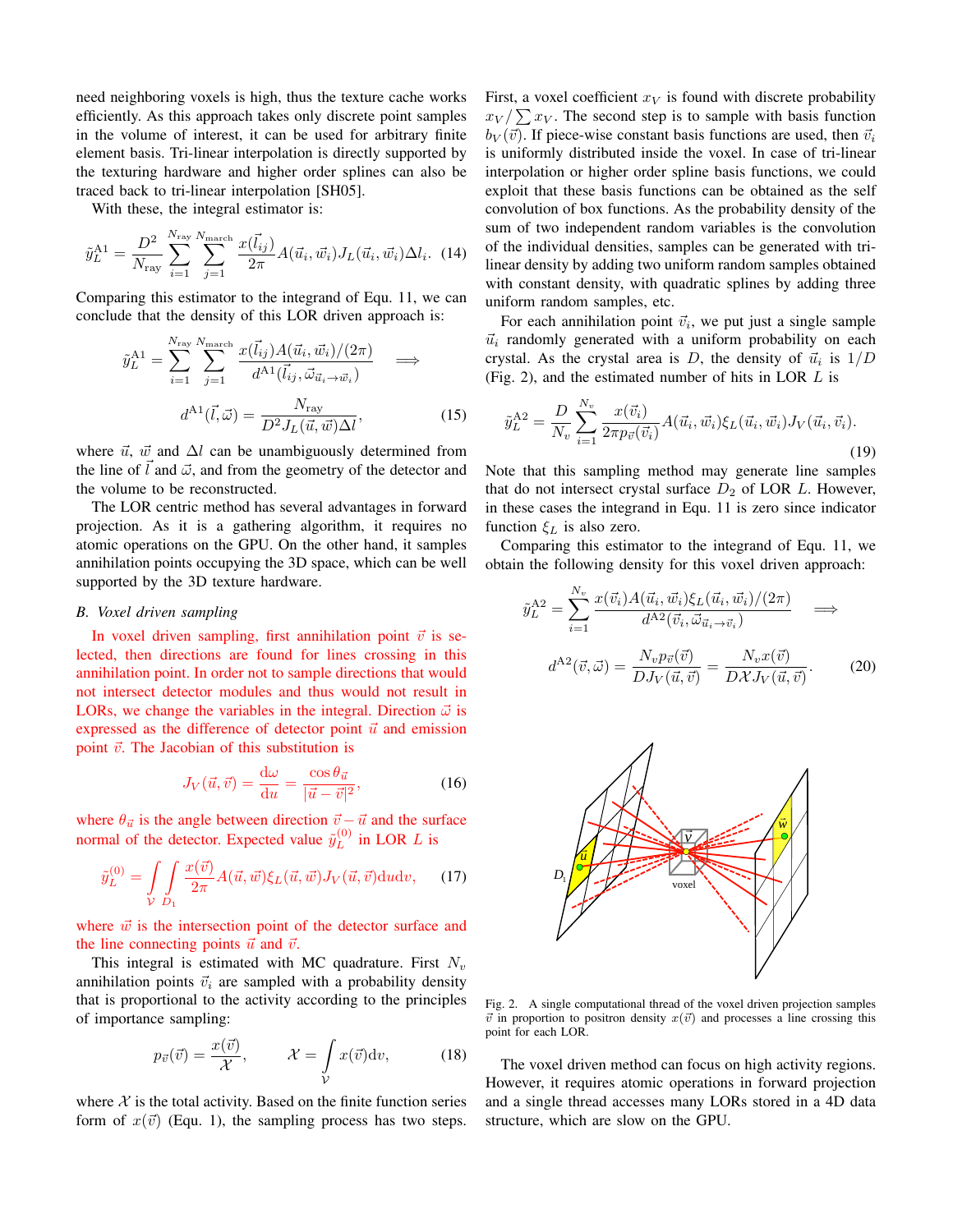#### *C. Combined sampling*

According to the theory of MIS, when two methods are combined, the sampling algorithms are left unchanged, only the sample weights are modified to include the density of all combined methods. Then, the estimators of different techniques are simply added. The combined density is

$$
\hat{d}(\vec{v}, \vec{\omega}) = \frac{N_{\text{ray}}}{D^2 J_L(\vec{u}, \vec{w}) \Delta l} + \frac{N_v x(\vec{v})}{D \mathcal{X} J_V(\vec{u}, \vec{v})}.
$$
(21)

With balance heuristics, the modified LOR driven and voxel driven projections compute the following estimates:

$$
\hat{y}_L^{\text{A1}} = \sum_{i=1}^{N_{\text{ray}}} \sum_{j=1}^{N_{\text{macro}}} \frac{x(\vec{l}_{ij}) A(\vec{u}_i, \vec{w}_i)/(2\pi)}{\hat{d}(\vec{l}_{ij}, \vec{\omega}_i)},
$$
\n
$$
\hat{y}_L^{\text{A2}} = \sum_{i=1}^{N_v} \frac{x(\vec{v}_i) A(\vec{u}_i, \vec{w}_i) \xi_L(\vec{u}_i, \vec{w}_i)/(2\pi)}{\hat{d}(\vec{v}_i, \vec{\omega}_i)}.
$$
\n(22)

The final estimator is the sum of the two estimates:

$$
\tilde{y}_L^{(0)} \approx \hat{y}_L^{A1} + \hat{y}_L^{A2}.
$$
\n(23)

The implementation of the combined sampling scheme has two phases. First, based on the current activity distribution a LOR centric projection is executed, which initializes every LOR value  $\hat{y}_L^{\text{A1}}$ . In this phase a computation thread is responsible for a LOR. Then, a voxel centric projection is run in parallel, where each thread adds its contribution  $\hat{y}_L^{A2}$  to the affected LOR values. Sample points  $\vec{v}_i$  of the voxel centric method are generated on the CPU, and a separate thread is started for every sample point to compute the contribution of this point to all LORs meeting here. While the LOR driven method is of gathering type in forward projection, it is of scattering type in back projection. On the other hand, voxel driven methods are of scattering type in forward projection and of gathering type in back projection. Thus, in the combined method it is worth preferring LOR sampling or voxel sampling depending on whether we execute forward or back projection.

#### IV. APPLICATION TO SCATTERING MATERIALS

MIS can be used also for physically more plausible projection models. Here we consider scattering in the measured object. In case of scattering, the system sensitivity and the expected hits are high dimensional integrals, which can be expressed as summing the contributions of paths representing increasing number of scattering events

$$
\mathcal{T}(\vec{v} \to L) = \sum_{S=0}^{\infty} \mathcal{T}_S(\vec{v} \to L), \tag{24}
$$

$$
\tilde{y}_L = \sum_{S=0}^{\infty} \tilde{y}_L^{(S)} = \sum_{S=0}^{\infty} \int \limits_{\vec{v} \in \mathcal{V}} x(\vec{v}) \mathcal{T}_S(\vec{v} \to L) \mathrm{d}v, \quad (25)
$$

where  $\mathcal{T}_S(\vec{v} \to L)$  is the probability that a photon pair born in  $\vec{v}$  undergoes exactly  $S$  scattering events in total and contributes to LOR *L*.

We consider two samplers, the first is the LOR driven projector with attenuation of Section III-A, which can compute only the unscattered contribution  $\tilde{y}^{(0)}_L$  $L^{(0)}$ . The second sampler is a Monte Carlo Photon Tracer that can handle direct contribution  $\tilde{y}^{(0)}_L$  $L^{(0)}$  as well as single and multiple scattering  $\sum_{S=1}^{\infty} \tilde{y}_L^{(S)}$  $L^{(5)}$ .

#### *A. Voxel driven Monte Carlo Photon Tracer*

In scattering media, the contribution to a LOR, i.e. Equ. 2 is an infinite dimensional integral over the photon path space. In *Photon Tracing* (*PT*), first annihilation point  $\vec{v}$  is sampled with a density that is proportional to the activity, then the paths of the two annihilation photons are obtained with scanner sensitivity  $\mathcal{T}(\vec{v} \to L)$ . To do this, initial direction  $\vec{\omega}$  is drawn from uniform distribution. Two photons are started from the annihilation point and their free paths are sampled to find the photon–material interaction points. At scattering, a new direction is generated mimicking the Klein–Nishina formula, and the photon energy is adjusted according to the Compton law. When one of the photons leaves the detector or its energy drops below the discrimination threshold, the photon pair is lost and no LOR is contributed. If photons hit the detector surface, the simulation of this path is terminated and the affected LOR is given contribution  $\mathcal{X}/N_{\text{PT}}$  where  $\mathcal{X}$  is the total activity and  $N_{\text{PT}}$  is the number of simulated paths. The estimator is

$$
\tilde{y}_L^{\rm PT} = \frac{\mathcal{X}}{N_{\rm PT}} \# \text{(hits in } L) \implies d^{\rm PT} = N_{\rm PT} \frac{x(\vec{v}) \mathcal{T}(\vec{v} \to L)}{\mathcal{X}}.
$$
\n(26)

This general formula has a simpler form for the case when the number of scattering events is zero:

$$
d_0^{\text{PT}}(\vec{v}, \vec{\omega}) = N_{\text{PT}} \frac{x(\vec{v}) A(\vec{u}, \vec{w}) \xi_L(\vec{u}, \vec{w})}{2\pi \mathcal{X}}.
$$
 (27)

#### *B. Combined method*

We run the two projections compensating with the combined density and add up their contributions. The first method is a LOR driven estimator of the unscattered component with density  $d^{A_1}(\vec{l}, \vec{\omega})$ , which can be controlled by the number of rays per LOR, *N*ray, and the number of ray marching steps per LOR, *N*march. The second method is the Particle Tracer that estimates paths of arbitrary lengths and has density *d* PT.

The unscattered contribution is estimated by both methods, so their densities should be added when an unscattered path is obtained. With balance heuristics, the LOR driven unscattered estimator becomes

$$
\hat{y}_L^{\text{A1}} = \sum_{i=1}^{N_{\text{ray}}}\sum_{j=1}^{N_{\text{march}}} \frac{x(\vec{l}_{ij})A(\vec{u}_i, \vec{w}_i)/(2\pi)}{d^{\text{A1}}(\vec{l}_{ij}, \vec{\omega}_i) + d_0^{\text{PT}}(\vec{l}_{ij}, \vec{\omega}_i)},\tag{28}
$$

where  $\vec{u}_i$  and  $\vec{w}_i$  are the intersection points of the ray and the detector surfaces. The PT sampler should separate unscattered paths and add the following contribution to the affected LOR:

$$
\hat{y}_L^{\text{PT},(0)} = \sum_{i=1}^{N_{\text{PT}}} \frac{x(\vec{v}_i) A(\vec{u}_i, \vec{w}_i) \xi_L(\vec{u}_i, \vec{w}_i) / (2\pi)}{d^{\text{AI}}(\vec{v}_i, \vec{\omega}_i) + d_0^{\text{PT}}(\vec{v}_i, \vec{\omega}_i)},\tag{29}
$$

where  $\vec{\omega}_i$  is the direction between hit points  $\vec{u}_i$  and  $\vec{w}_i$ .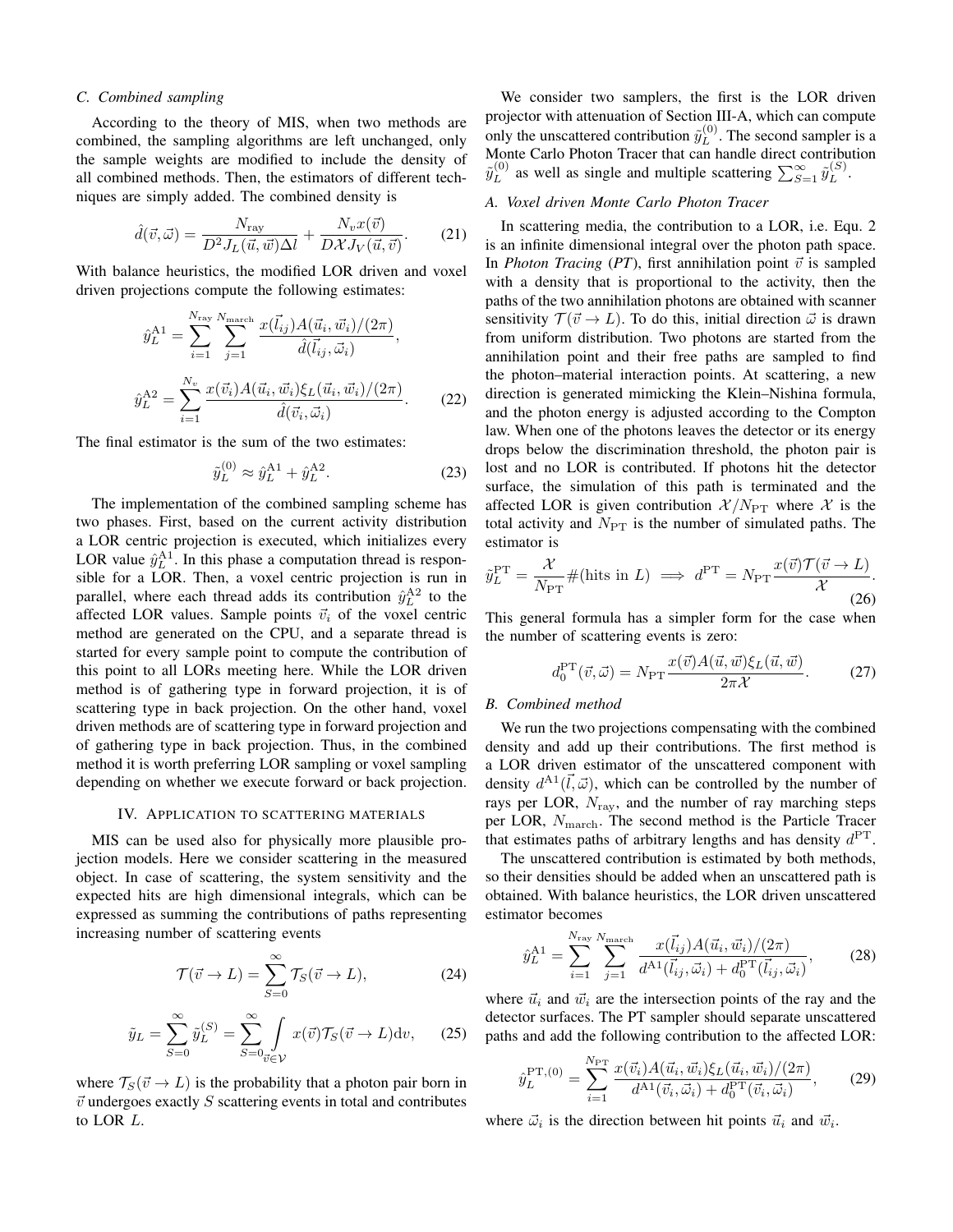The scattered contribution is computed only by PT, so its estimator is unchanged:

$$
\hat{y}_L^{\text{PT},(1+)} = \frac{\mathcal{X}}{N_{\text{PT}}} \# \text{(scattered hits in } L). \tag{30}
$$

The combined estimator is the sum of the estimators of the elementary methods:

$$
\tilde{y}_L \approx \hat{y}_L^{\text{A1}} + \hat{y}_L^{\text{PT},(0)} + \hat{y}_L^{\text{PT},(1+)}. \tag{31}
$$
\n
$$
\text{V. RESULTS}
$$

# The presented algorithm has been implemented in CUDA and tested on NVIDIA GeForce 690 GPUs. We use the discussed MIS scheme in the forward projector of the reconstruction algorithm. The back projector is the voxel based method of Subsection III-B for maximum efficiency, which computes geometric effects and attenuation but does not involve scatter simulation. The reason of using a simplified back projector is that it increases the initial convergence speed and reduces the time needed for a single iteration cycle.

# *A. Performance in geometric projection*

The accuracy of geometric projection is crucial in high resolution small animal PET where the voxel edge length can be significantly smaller than the edge length of the detector crystals. We modeled Mediso's *nanoScan PET/CT* [Med10b], which consists of twelve detector modules of  $81 \times 39$  crystals of surface size  $1.12 \times 1.12$  mm<sup>2</sup>, thus the total number of LORs is 180 million when crystals of a module are connected by LORs to crystals of three opposite modules.

For validation in geometric projection, we took three mathematical phantoms, an off-axis *Point source*, the *Derenzo* with rod diameters 1*.*0*,* 1*.*1*, . . . ,* 1*.*5 mm in different segments, and the *Homogeneity* that is built of 8 constant activity cubes (Fig. 3). We used GATE [Jea04] to generate a "ground truth" reference projection  $\tilde{y}^{\text{ref}}_L$  with  $10^{12}$  samples and calculated the LOR space  $L_2$  error of the proposed projectors obtained with different number of samples. To compare techniques working with different sample types, the LOR space  $L_2$  error is depicted in Fig. 3 with respect to the computation time of a single projection. We consider the discussed LOR driven and voxel driven methods and three MIS versions, including balance heuristics (MIS-Balance), power heuristics with  $\alpha = 2$ (MIS-Power), and maximum heuristics (MIS-Max).

We observe that the error decreases with increasing computation times, i.e. number of samples in all cases, which is compatible with the expected unbiased character of MC estimators. We note that voxel driven sampling is particularly efficient for the Point, while LOR driven sampling is good for the Homogeneity. The combined method is significantly better for the Derenzo and is similar to the best of the LOR driven and voxel driven approaches when the Homogeneity and the Point are projected. When the performances of LOR driven and voxel driven sampling are similar, then balance heuristics is optimal, but when data strongly favors either voxel driven or LOR driven sampling, maximum or power heuristics has minor advantages.



Fig. 3. LOR space  $L_2$  error of different projectors with respect to the computation time of the projection for the Point (top), Derenzo (middle), and the Homogeneity (bottom) phantoms. Note that the top figure does not include the curve of the LOR driven sampling because its error is an order of magnitude higher than those of the voxel driven and the combined methods.

In the second evaluation phase, the projectors are included in ML-EM reconstruction. To obtain measured value *yL*, we assigned 0.1 MBq activity to the *Point source*, 5 MBq to the *Derenzo*, 1.2 MBq to the *Homogeneity*, and simulated a 1000 sec long measurement for each with GATE, which mimics physical phenomena and thus obtains the measured data with realistic Poisson noise.

The *Signal to Noise Ratios*

$$
\text{SNR} = \frac{\sum_{L=1}^{N_{\rm{LOR}}} \tilde{y}_L^{\rm{ref}}}{\sum_{L=1}^{N_{\rm{LOR}}} |y_L - \tilde{y}_L^{\rm{ref}}|}
$$

of the Point, Derenzo and Homogeneity measurements are 22.99, 10.22 and 4.04, respectively.

The phantoms are reconstructed on a grid of  $144^2 \times 128$ voxels of edge length 0*.*23 mm. Fig. 4 shows the voxel space *Cross Correlation* (*CC*) error curves and the results of the reconstruction for the three phantoms using different  $N_{\text{rav}}$ ,  $N_{\text{march}}$  and  $N_v$  parameters. When  $N_{\text{ray}}$  is zero, the method is voxel driven. When  $N_v$  is zero, we run a LOR driven algorithm. The combined approach is characterized by non zero  $N_{\text{ray}}, N_{\text{march}}$  and  $N_v$  parameters.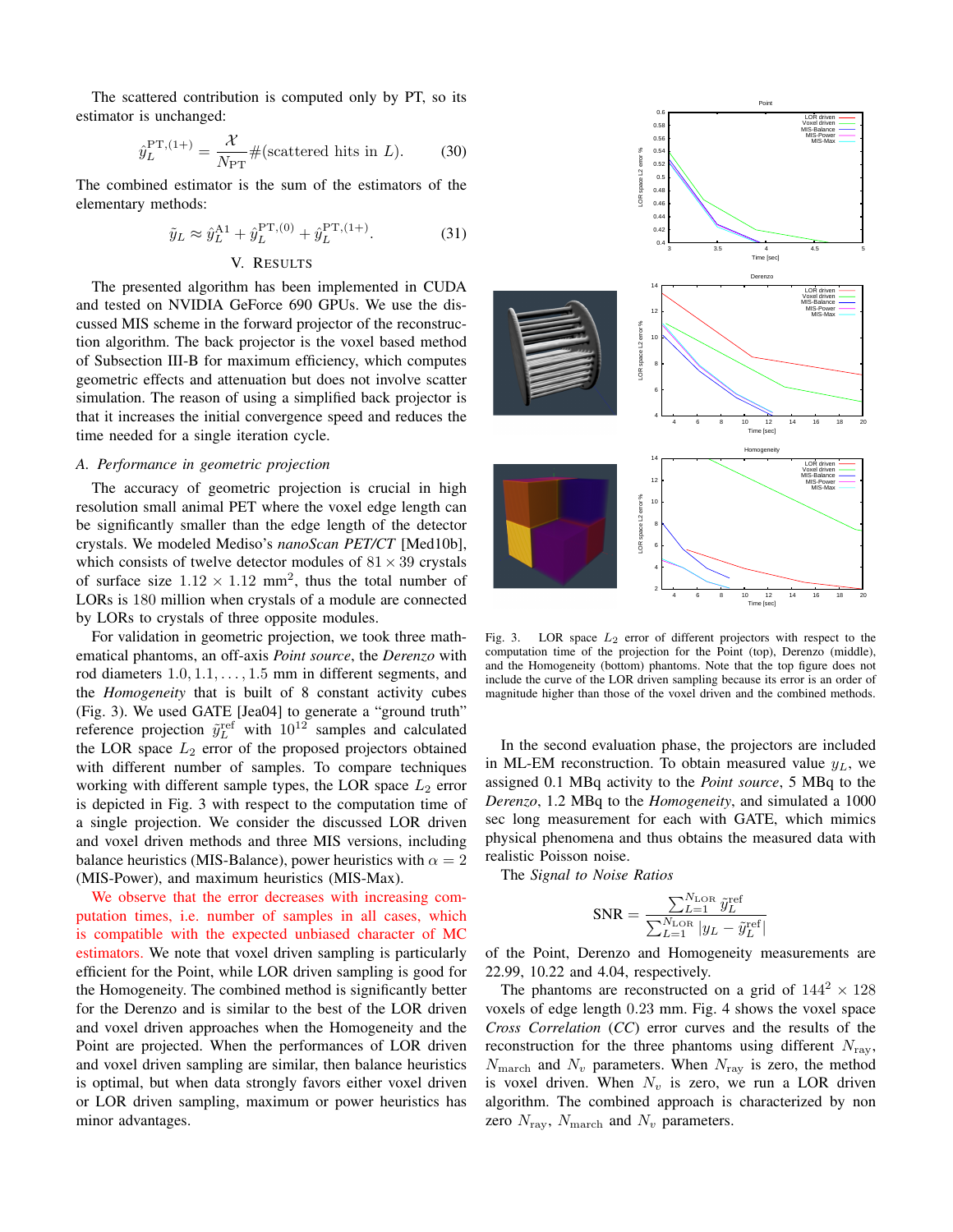

Fig. 4. Voxel space CC error curves with respect to the iteration number (first row) and to the total forward projection time (second row), profiles (third row) and slice images (fourth row) of the reconstructed Point (left), Derenzo (middle) and Homogeneity phantoms (right). The error and profile curves were made with different  $N_{\text{ray}}$ ,  $N_{\text{macro}}$  and  $N_v$  samples. The method is LOR driven when the number of voxel samples  $N_v$  is zero. The method is voxel driven when the number of LOR samples  $N_{\text{rav}}$  is zero. Finally, in MIS-combined reconstructions both the number of voxel samples and the number of LOR samples are non zero. The MIS error curves using different heuristics are very similar, so we depicted the error curves of the power heuristics only. We executed full EM iterations in all cases. The last row shows the reconstruction results of the MIS-combined method after 50 iterations.

If the number of samples is sufficiently high, then the error curves of different projectors run together when they are drawn with respect to the iteration number (first row of Fig. 4).

However, different methods are associated with significantly different computation times. To show this, in the second row of Fig. 4 we also include the errors as functions of the time in seconds devoted to execute forward projections. As expected, the Point phantom can be efficiently reconstructed with the voxel driven method, while the LOR centric approach is good for the Homogeneity phantom. Both the voxel driven and the LOR driven methods are outperformed by MIS for all three phantoms, which allows the reduction of the number of line samples  $N_{\text{ray}}$  and ray marching steps  $N_{\text{march}}$ , and adds relatively few  $N_v$  volume points to compensate the missing samples at important regions. Note that for about  $10^6$  voxels, only  $10<sup>4</sup>$  added volume samples are sufficient. The random selection and projection of  $10<sup>4</sup>$  volume samples onto 180 million LORs need just 0.3 seconds on the GPU, which is negligible with respect to the times of other processing steps.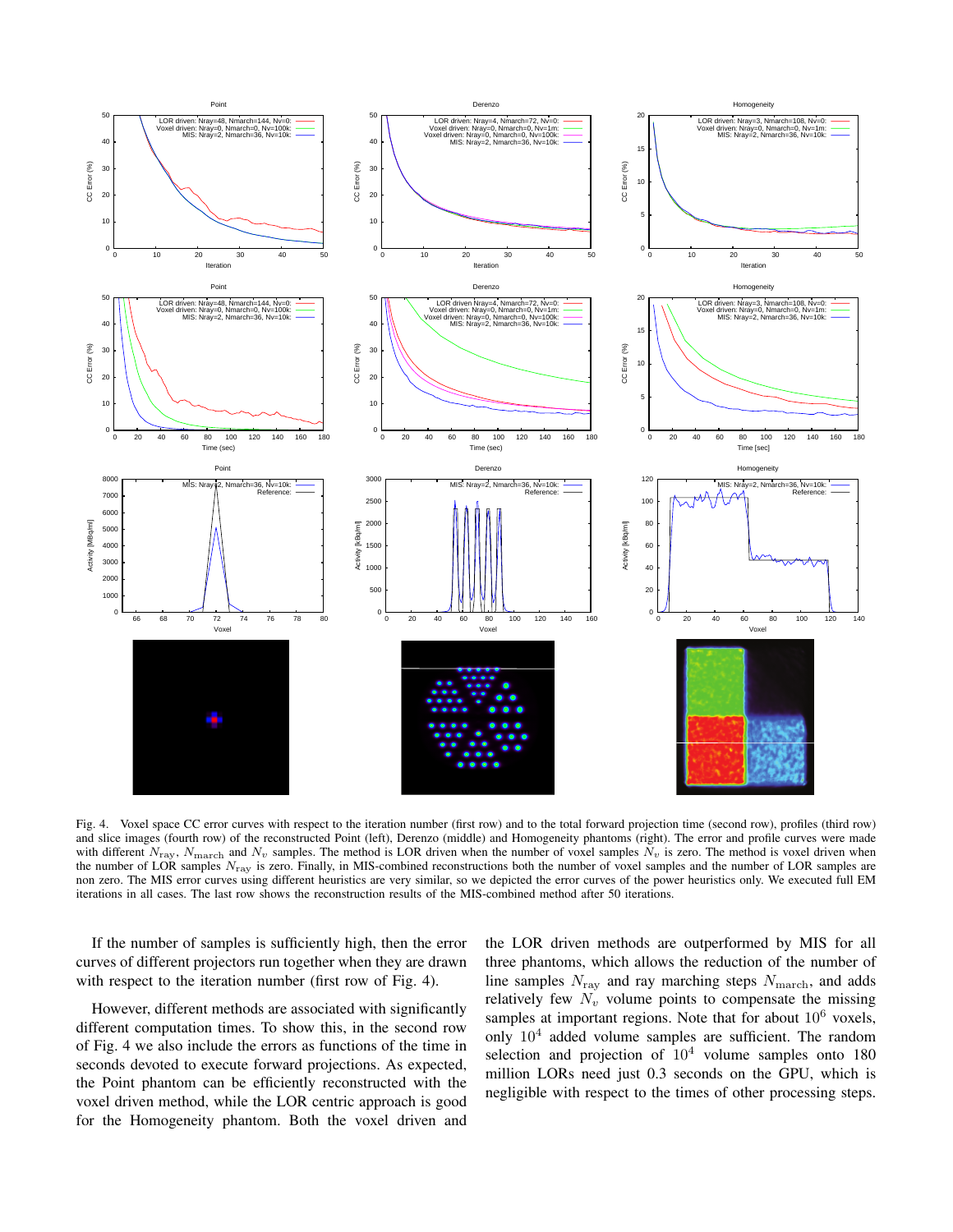#### *B. Performance in scatter compensation*

Scattering in the measured object is significant in human PET, so for the purpose of examining the proposed approach in scatter compensation, we examined the projection and reconstruction of the NEMA NU2-2007 *Human IQ phantom* in Mediso *AnyScan human PET/CT* [Med10a]. AnyScan has 24 detector modules consisting of  $37 \times 38$  crystals detectors of  $3.9 \times 3.9 \times 20$  mm<sup>3</sup>. The voxel grid has  $166^2 \times 75$ resolution and the voxel edge length is 2 mm. We set the energy discrimination window to [100, 750] keV. With such a wide window 35% of the measured events are direct hits, 27% are single scatters and 38% are multiple scatters.

As AnyScan detector modules cover just a small solid angle of the directional sphere, only about 2% of the photons have chance to hit the detectors. To attack this problem, in the Particle Tracer we sample annihilation photon directions nonuniformly, while the density is weighted accordingly.

For comparison, we also implemented a Watson type [Oll96], [Wat00] *Single Scatter Simulation* (SSS) algorithm on the GPU with the following modifications. Instead of computing polylines connecting the two detector crystals and the scattering point separately for each LOR, the process is decomposed to three phases. In the first phase,  $N_{\text{scatter}}$  scattering points are sampled globally from a probability density that mimics the scattering cross section, which will be used in the quadratures of all LORs. In the second phase, each detector crystal is connected to each of the scattering points, and along these line segments the line integrals of the activity, absorption and out-scattering are computed. Absorption and scattering cross sections depend on the energy of gamma photons, which is not available yet, thus these line integrals are temporarily computed assuming 511 keV photons. In the third phase, the line segments sharing a scattering point are paired, resulting in *N*<sub>scatter</sub> polylines in each LOR. When a polyline is formed, the scattering angle and the Compton formula are evaluated, and the line integrals are corrected according to the ratios of the real photon energy and 511 keV. We note that it would be possible to extend Watson's method to approximately account for multiple scatters by scaling its results to fit the tails of the sinogram [Wat00] or by modifying the cross sections while the Watson method is executed [MST12], but we compare our method to the basic approach simulating only single scatter.

First, the projectors are validated computing the LOR space *L*<sup>2</sup> error with respect to a reference projection generated by GATE with  $10^{13}$  annihilation photons. We considered different samples that are multiples of  $N_{\text{ray}} = 1, N_{\text{march}} = 21$ ,  $N_{\text{scatter}} = 50$ , and  $N_{\text{PT}} = 10^6$ , and the error curves are depicted with respect to the computation time (Fig. 5). The LOR driven and the Watson type methods compute only the unscattered term and at most single scattering, respectively, thus they are fast converging at the beginning but for higher number of samples the projection error stops decreasing, i.e. these methods are biased. MIS combines the unbiasedness of the Particle Tracer and the speed of LOR driven methods.

The performance of the projectors is also evaluated in ML-



Fig. 5. LOR space *L*<sup>2</sup> error of different projectors with respect to the computation time of the projection for the Human IQ phantom.

EM reconstruction. We get GATE to simulate a 500 sec long measurement of the Human IQ phantom of 40 MBq activity, which resulted in LOR data of 3 SNR. Fig. 6 shows the error curves with respect to the number of iterations and the total forward projection time, and also a transaxial slice obtained with the combined method. The profile curves on the centerline are depicted by Fig. 7. Note that using a LOR driven method  $(N_{\text{ray}} = 4, N_{\text{march}} = 84, N_{\text{PT}} = 0)$  alone, we cannot expect fully accurate reconstruction since this method computes only the direct contribution and ignores scattered photon hits. As a consequence, false activity is added that can be observed in the profile curve, which is just partially compensated by the Watson algorithm as it ignores multiple scattering. The Particle Tracer ( $N_{\text{ray}} = 0$ ,  $N_{\text{march}} = 0$ ,  $N_{\text{PT}} = 40 \cdot 10^6$ ) and the MIS-combined ( $N_{\text{ray}} = 2$ ,  $N_{\text{march}} = 42$ ,  $N_{\text{PT}} = 4 \cdot 10^6$ ) methods involve unbiased multiple scattering estimators, thus they can theoretically lead to accurate reconstructions. The Particle Tracer requires at least 40 million photon pairs of non-uniform initial directional distribution per iteration to prevent the process from diverging, but the reconstruction result remains noisy. The combined method is not only more accurate but also much faster since it needs just 4 million photon pairs per iteration to add scattering and to help the LOR centric approach in the computation of the direct contribution. We note that the performance of single and multiple scattering compensation could be improved by turning scatter calculation on just in later phases of the iteration, and also by recomputing the scattered contribution less frequently and not in every iteration cycle.

#### VI. CONCLUSIONS

This paper proposed the MIS-based combination of different MC projection methods, including LOR centric and voxel centric approaches. The individual methods have different advantages and drawbacks concerning numerical accuracy and GPU execution performance. The proposed combination automatically finds an optimal weighting, which keeps the advantages of all techniques. The combined sampling can